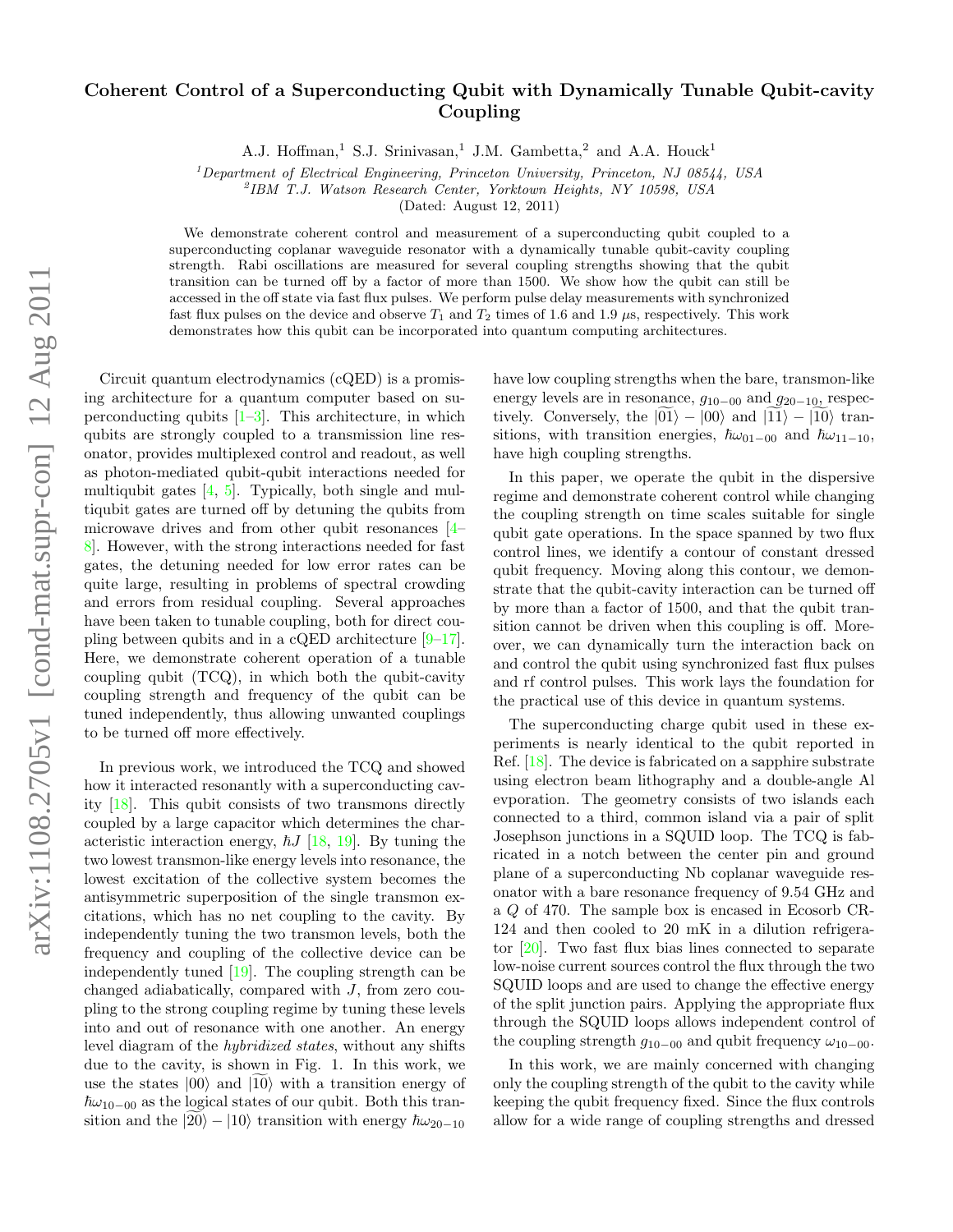

FIG. 1: Energy level diagram for the TCQ showing the hybridized energy levels. The transitions that have a high probability of occurring are indicated by arrows. Considering that the system is primarily in the  $|00\rangle$  or  $|10\rangle$  states, singlephoton transitions leading out of these two states have the maximum transition probabilities and they are indicated by arrows. The red, solid arrows indicate transitions with low coupling strengths and the blue, dashed arrows indicate transitions with high coupling strengths. The levels shown here are for the bare energy levels of the device; there are no effects of coupling to a cavity. In this work, the  $|00\rangle$  and  $|10\rangle$  states are used as the logical states of the qubit.

qubit transition frequencies, it is necessary to find the control subspace that corresponds to constant dressed qubit frequency. This subspace accounts for any dispersive shifts due to changes in qubit-cavity coupling. To accomplish this, we use standard dispersive readout techniques of cQED: monitoring the amplitude and phase of cavity transmission while applying a second spectroscopy tone. Here, though, we keep the spectroscopy tone at a constant frequency of 7.500 GHz while sweeping the two control fluxes. When the dressed qubit frequency, which is a function of the two control fluxes, is resonant with the 7.500 GHz spectroscopy tone, a change in the cavity transmission is measured [\[2\]](#page-3-10). Over a wide range of control voltages, it is then possible to extract a contour that corresponds to where the dressed qubit frequency is 7.500 GHz; such a contour is shown in Fig. [2a](#page-1-0).

Along this contour of constant qubit frequency, the qubit-cavity coupling strength,  $g_{10-00}$ , changes due to the quantum interference of the two transmon-like halves of the TCQ. In Fig. [2b](#page-1-0), we measure the frequency response of the qubit while moving along the parameterized contour and can clearly see that the dressed qubit frequency remains 7.500 GHz. Moreover, in this constant power measurement, the amplitude of the response is related to the coupling strength between the qubit and the superconducting resonator. When the coupling is small, little response is seen because the qubit cannot be driven. The disappearance of a signal corresponds to the situation where the qubit-cavity coupling is tuned through zero.

Time domain measurements provide a more quantita-



<span id="page-1-0"></span>FIG. 2: (a) Observed cavity transmission versus the two control voltages with a fixed spectroscopy tone at 7.5GHz. Both the dressed qubit frequency and coupling strength are functions of the control voltages. The contour shows where the qubit is resonant with the 7.5GHz tone and is therefore driven between the ground and excited states. (b) Measured dressed frequency response of the qubit while moving along the 7.5 GHz contour in Fig. 1. The dressed qubit frequency remains constant at 7.5 GHz. The amplitude of the response is related to the coupling strength between the qubit and the superconducting resonator. The point where the signal disappears corresponds to coupling strengths where the qubit cannot be driven by the spectroscopy tone. The dotted and dashed lines indicate  $g_{10-00}$  control values where the measurements were performed for Fig. 3.

tive assessment of any residual coupling at the  $g_{10-00} = 0$ point. The rate of Rabi driving is proportional to the coupling strength  $g_{10-00}$  and the applied drive amplitude as ping strength  $g_{10-00}$  and the applied drive amplitude as<br>per the equation  $\Omega_{Rabi} = g_{10-00}\sqrt{n}$ , where *n* is the number of drive photons [\[1\]](#page-3-0). In Fig [3,](#page-2-0) we demonstrate Rabi oscillations at three different points on the constant frequency contour; these three points are marked on Fig. [2b](#page-1-0). Figure [3a](#page-2-0), b show Rabi oscillations at high and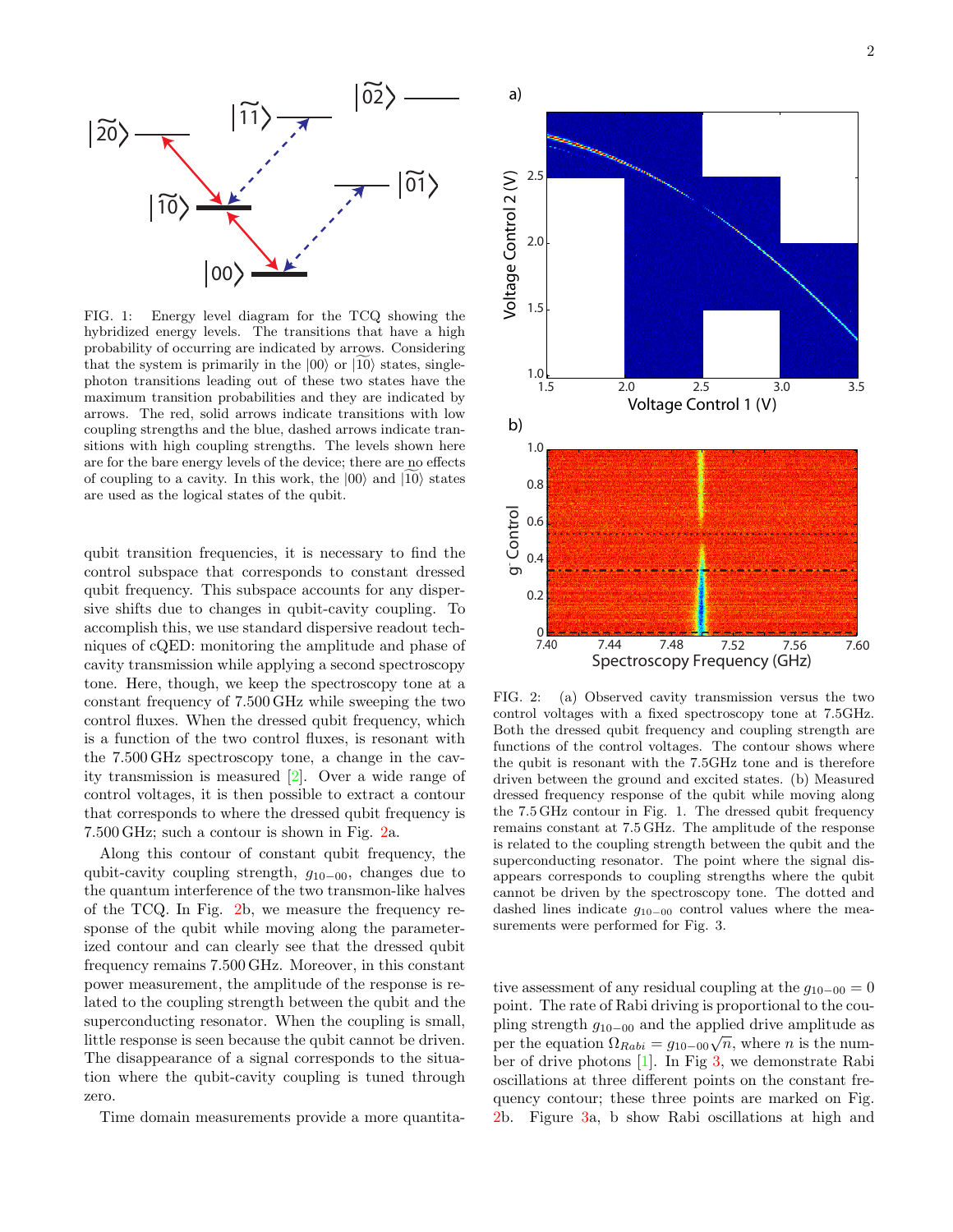

<span id="page-2-0"></span>FIG. 3: Rabi oscillations for three different qubit-cavity coupling strengths and a fixed dressed qubit frequency of 7.5 GHz. Panels (a), (b), and (c) correspond to the dashed, dot-dash, and dotted lines in Fig. 2, respectively. In (a), a spectroscopy power of -32 dBm is used. To keep the number of oscillations approximately the same for the lower qubit-cavity coupling strength in (b), the spectroscopy power is increased to -22 dBm. In panel (c), 27 dBm more power than that in (a) is applied and no oscillations are observed. Given the measurement noise, we put a bound of 1/10 of a Rabi oscillation.

medium coupling respectively. In the two panels, the oscillation rate is kept nearly constant by increasing the applied rf spectroscopy power by 10 dB to compensate for the reduction in qubit-cavity coupling. Fig. [3c](#page-2-0) shows the measurement at the  $g_{10-00} = 0$  point, with 27 dB more rf power than at the high coupling point. No excitation is visible. Given the measurement noise, we should easily be able to detect a tenth of a Rabi oscillation; that we see no excitation puts a lower bound on the change in the Rabi rate of a factor of 80. Together with the much higher excitation power, we estimate that the coupling is at least 1500 times smaller at the  $g_{10-00} = 0$  point compared with the high coupling point. If several qubits were in a single cavity, this tuning provides protection against single qubit gate errors in one qubit while a second qubit is driven.

Statically decoupling qubits from the microwave cavity is of little use if the coupling strength cannot be dynamically increased when Rabi driving is desirable. To this end, we utilize fast flux pulses, created using two analog channels of a Tektronix 5014 arbitrary waveform generator, to coherently control qubits that have a rest bias at the  $g_{10-00} = 0$  point. We apply synchronized 60 ns flux bias pulses to each bias line during which the qubit can be driven. To ensure that there are no slow transients when the qubit is returned to its off state, we apply an additional flux pulse of the opposite sign, so that the total integrated flux on each line is zero [\[21\]](#page-3-11). These techniques wre used to move the qubit from a rest bias where



<span id="page-2-1"></span>FIG. 4: (a) Observed Rabi oscillations when the qubit starts in the  $q_{10-00} = 0$  state and is simulataneously moved to a large  $q_{10-00}$  state and driven by a 7.5 GHz spectroscopy pulse of varying amplitude. The fast flux pulse is 60 ns in duration and is followed by an identical pulse of the opposite sign so that the total pulse integral is zero; these zero integral pulses help reduce slow transients. (b) Pulsed measurements showing the probability of the qubit being in the excited state as a function of delay following a  $\pi$ -pulse. The qubit starts in the  $g_{10-00} = 0$  state and is excited with a  $\pi$ -pulse in the manner described in (a); a pulsing scheme is included as an inset to the figure. The measured  $T_1$  is 1.6  $\mu$ s. (c) Hahn echo measurements with the qubit starting in the  $g_{10-00} = 0$  state. Each of the pulses in the Hahn sequence is synchronized with a pair of fast flux pulses. A pulsing scheme is included as an inset to the figure. The measured  $T_2$  time is 1.9  $\mu$ s.

 $g_{10-00} = 0$  to a point of higher coupling for short periods of time in order to excite the qubit. After the excitation, the qubit is returned to the  $g_{10-00} = 0$  point and qubit state readout is performed, resulting in the Rabi oscillations shown in Fig. 4a.

Using these fast flux bias pulses, we first measure  $T_1$  by applying a  $\pi$ -pulse that is synchronized with the fast flux pulse, and measure the qubit excitation probability after a delay. We measure  $T_2$  using a Hahn echo experiment. The qubit is returned to the  $g_{10-00}$  state after each pulse in the Hahn echo sequence. The results of these measurements and the pulse schemes are shown in Fig  $4b$ , c. The measured  $T_1$  and  $T_2$  times are 1.6 and 1.9  $\mu$ s, respectively. The times are only slightly shorter than the 1.9 and 2.8  $\mu$ s times recorded at high  $g_{10-00}$  without any fast flux pulses.

The dispersive shift,  $\chi$ , on the cavity's resonance frequency is dependent on the various energy levels in the system and their corresponding transition dipoles. Ignoring contributions from transitions with low probability, the difference in the cavity transmission frequencies when